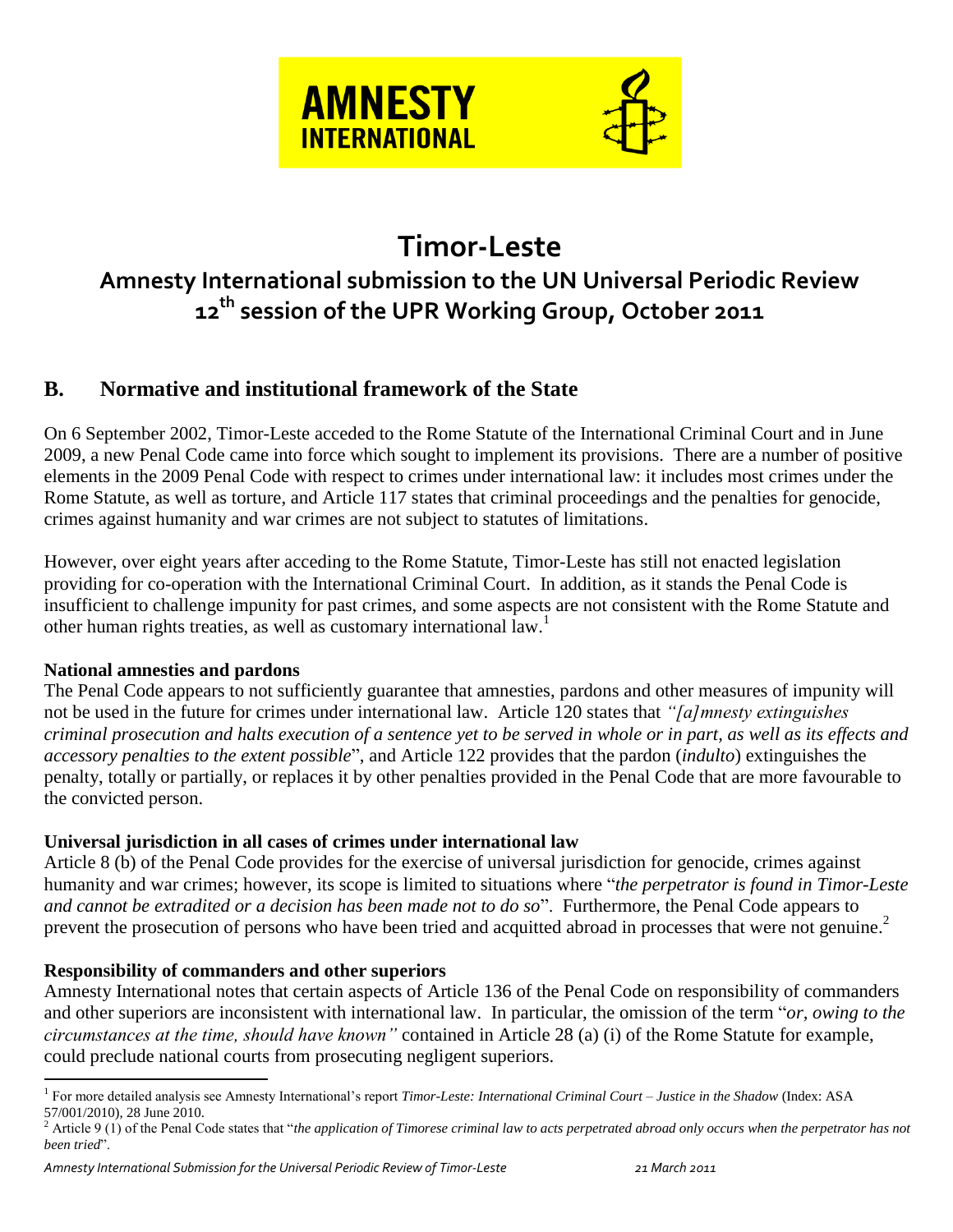## **C. Promotion and protection of human rights on the ground**

#### **Impunity for past human rights violations**

Amnesty International is concerned about the persistent culture of impunity for crimes against humanity and other human rights violations that occurred during the Indonesian occupation of Timor-Leste (then East Timor) between 1975 and 1999. It is estimated that over 100,000 people were killed or starved to death between 1974 and 1999.<sup>3</sup> Crimes against humanity and other human rights violations were most acute during the Indonesian occupation, including unlawful killings, enforced disappearances, arbitrary detention, torture and other ill-treatment, war crimes, sexual violence, violations of the rights of the child, and violations of economic, social and cultural rights. The overwhelming majority of these violations, perpetrated mostly by the Indonesian security forces and their auxiliaries, have yet to be addressed.

At least 1,200 people died in the lead-up to and aftermath of Timor-Leste's independence referendum in 1999, overseen by the UN. The polls were marred by serious human rights violations, including crimes against humanity, at the hands of pro-Indonesian militias backed by the Indonesian military. These violations included unlawful killings, enforced disappearances, sexual violence, arbitrary arrests, threats and intimidation of the Timorese people. Despite various national and internationally-sponsored justice initiatives, most of those suspected of committing these crimes are still at large in Indonesia, and yet to be brought before an independent court. Of those who have been prosecuted in Indonesia, all have been acquitted in proceedings which have been severely criticized as fundamentally flawed.

Attempts to bring perpetrators of past crimes to justice in Timor-Leste have been weak. In 2000, the UN established the Serious Crimes Unit (SCU) and Special Panels for Serious Crimes in Timor-Leste, mandated to work under the authority of the Timorese Prosecutor General to investigate and prosecute crimes against humanity and other gross human rights violations. In May 2005, the activities of the SCU and the Special Panels were effectively terminated, despite not having completed their work. There remained 186 murder cases which had been investigated but for which no one had been indicted, and over 400 murder cases yet to be investigated. Furthermore, over 300 individuals indicted by the Special Panels were believed to be living in Indonesia and therefore outside the territorial jurisdiction of Timor-Leste. The Indonesian authorities have refused to co-operate with the UN-sponsored justice system in Timor-Leste and to extradite their nationals suspected of crimes against humanity to stand trial in Timor-Leste.

In 2006, the UN established the Serious Crimes Investigation Team (SCIT), which effectively started in 2008. Unlike the preceding Serious Crimes Unit, SCIT is only mandated to complete investigations of serious crimes committed in 1999, and has no prosecutorial functions. The Timorese Prosecutor General's Office is now in charge of bringing new cases to the courts; however, since SCIT began submitting completed investigations only one indictment has been filed. $4$ 

On 20 May 2008, President Ramos-Horta commuted the sentences of more than half of Timor-Leste's prison population.<sup>5</sup> Nine of those who had their sentences commuted had been convicted by the Special Panels for murder,

 $\overline{a}$ 

<sup>&</sup>lt;sup>3</sup> Section 6 Part 6: The Profile of Human Rights Violations in Timor-Leste, 1974 to 1999 in the Commission for Reception, Truth and Reconciliation (CAVR) report, *Chega!*, 2005, Weblink: http://www.cavr-timorleste.org/chegaFiles/finalReportEng/06-Profile-of-Violations.pdf, accessed on 10 March 2011. The report of the CAVR covers the period from 1974 to 1999; however Indonesian invasion and subsequent occupation started in 1975.

<sup>4</sup> E-mail correspondence with Amnesty International, 17 March 2011.

<sup>5</sup> 94 of Timor-Leste's 179 prisoners received pardon or partial commutation of their sentence on 20 May 2008. In UNMIT, *Report on human rights developments in Timor-Leste- The security sector and access to justice 1 September 2007 – 30 June 2008*, p12. Weblink: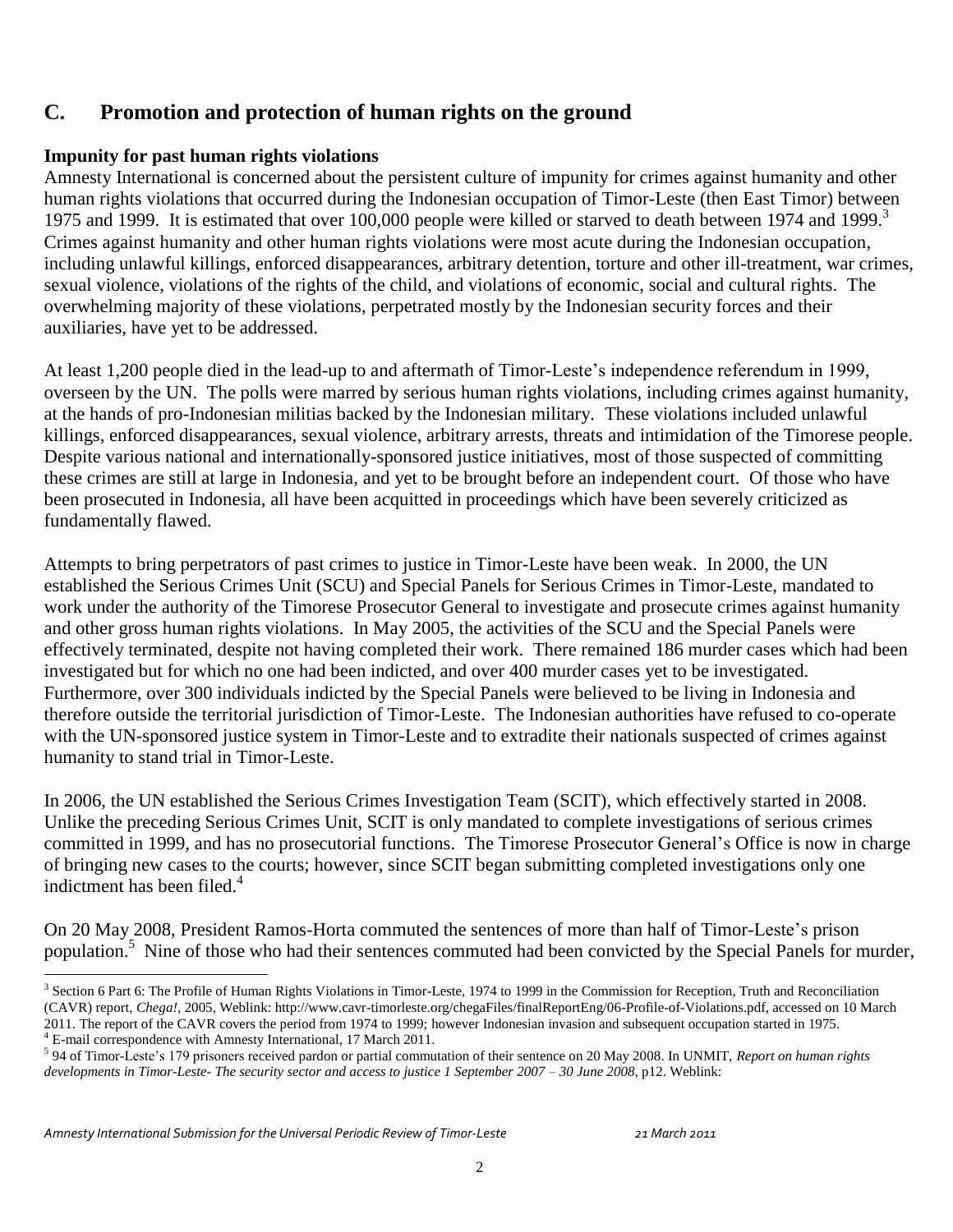assault and sexual offences as crimes against humanity in the context of the 1999 referendum. This decision was upheld by the Court of Appeals in September 2008. At the time of writing, of the 86 people found guilty of serious crimes committed in 1999, only one remains imprisoned.<sup>6</sup>

The reluctance of the Timorese government to fulfill its obligations under international law to prosecute past crimes was clearly demonstrated in August 2009, when it released indicted militia leader Martenus Bere following a request from the Indonesian authorities. Bere had been charged by the SCU in 2003 with the extermination of civilians and other crimes against humanity, including torture, enforced disappearance, deportation and persecution in 1999 in the town of Suai. He was eventually transferred to West Timor in Indonesia, a safe haven from prosecution. Bere's release not only weakens the rule of law and independence of the judiciary in Timor-Leste, it confirms the need for the establishment of an international criminal tribunal by the UN Security Council to prosecute these crimes.

#### **Reparations and truth**

 $\overline{a}$ 

Two mechanisms were established to uncover the truth about past human rights violations in Timor-Leste. In 2001, the Timorese government set up the Commission for Reception, Truth and Reconciliation in East Timor (*Comissão de Acolhimento, Verdade e Reconciliação*, CAVR), mandated to document crimes against humanity and other human rights violations which occurred between 1974 and 1999. The final report of the CAVR in 2005 estimated that around 18,600 unlawful killings and enforced disappearances had occurred.<sup>7</sup>

The Commission of Truth and Friendship (CTF) was set up by the governments of Indonesia and Timor-Leste in 2005 to "*establish the conclusive truth in regard to the events prior to and immediately after the popular consultation in 1999, with a view to further promoting reconciliation and friendship, and ensuring the non*recurrence of similar events".<sup>8</sup> Local and international NGOs have strongly criticized the CTF, in particular provisions in its mandate allowing for amnesties for perpetrators of serious crimes, including crimes against humanity, which under international law cannot be subject to amnesties. NGOs have also expressed concern at the treatment of victims and witnesses during hearings.

For many years civil society groups, victims and relatives in Timor-Leste have called for reparations for past human rights violations. Both the CAVR and the CTF have recommended that reparations be provided for victims and relatives of victims of past human rights violations, including effective measures to identify those who were disappeared and children who were separated from their families.<sup>9</sup>

In July 2010, two draft laws establishing a national reparations programme and an "Institute for Memory", mandated to implement the recommendations of the CTF and the CAVR, were presented for public consultation. The laws were due to be debated in Parliament in September 2010; however, the debate was delayed until February 2011. On 14 February 2011, Parliament again postponed the debate.<sup>10</sup>

7 See Section 7.2 Unlawful Killings and Enforced Disappearances in the CAVR report, *Chega!,* 2005, Weblink: http://www.cavr-

Article 12, Terms of Reference for the Commission of Truth and Friendship.

http://unmit.unmissions.org/Portals/UNMIT/Human%20Rights/UNMIT%20Human%20Rights%20Report%2020 %20August%202008.pdf, accessed on 11 March 2011.

<sup>6</sup> E-mail correspondence with Amnesty International, 17 March 2011. See also Amnesty International report *'We cry for justice': Impunity persists 10 years on in Timor-Leste* (Index: ASA 57/001/2009), 27 August 2009, p15. On 26 March 2010, Domingos Noronha (aka Mau Buti), a former Mahidi Militia member, was sentenced to 16 years' imprisonment for serious crimes committed in 1999. He was found guilty on three counts of murder.

timorleste.org/chegaFiles/finalReportEng/07.2-Unlawful-Killings-and-Enforced-Disappearances.pdf, accessed on 10 March 2011.

<sup>&</sup>lt;sup>9</sup> The International Committee of the Red Cross has a register of about 400 children who were disappeared. According to the Working Group on Enforced or Involuntary Disappearances, these disappearances could also qualify as enforced disappearances.

<sup>&</sup>lt;sup>10</sup> See Amnesty International public statement *Timor-Leste: Parliament missed opportunity to provide justice for past violations* (Index: ASA 57/001/2011), 17 February 2011.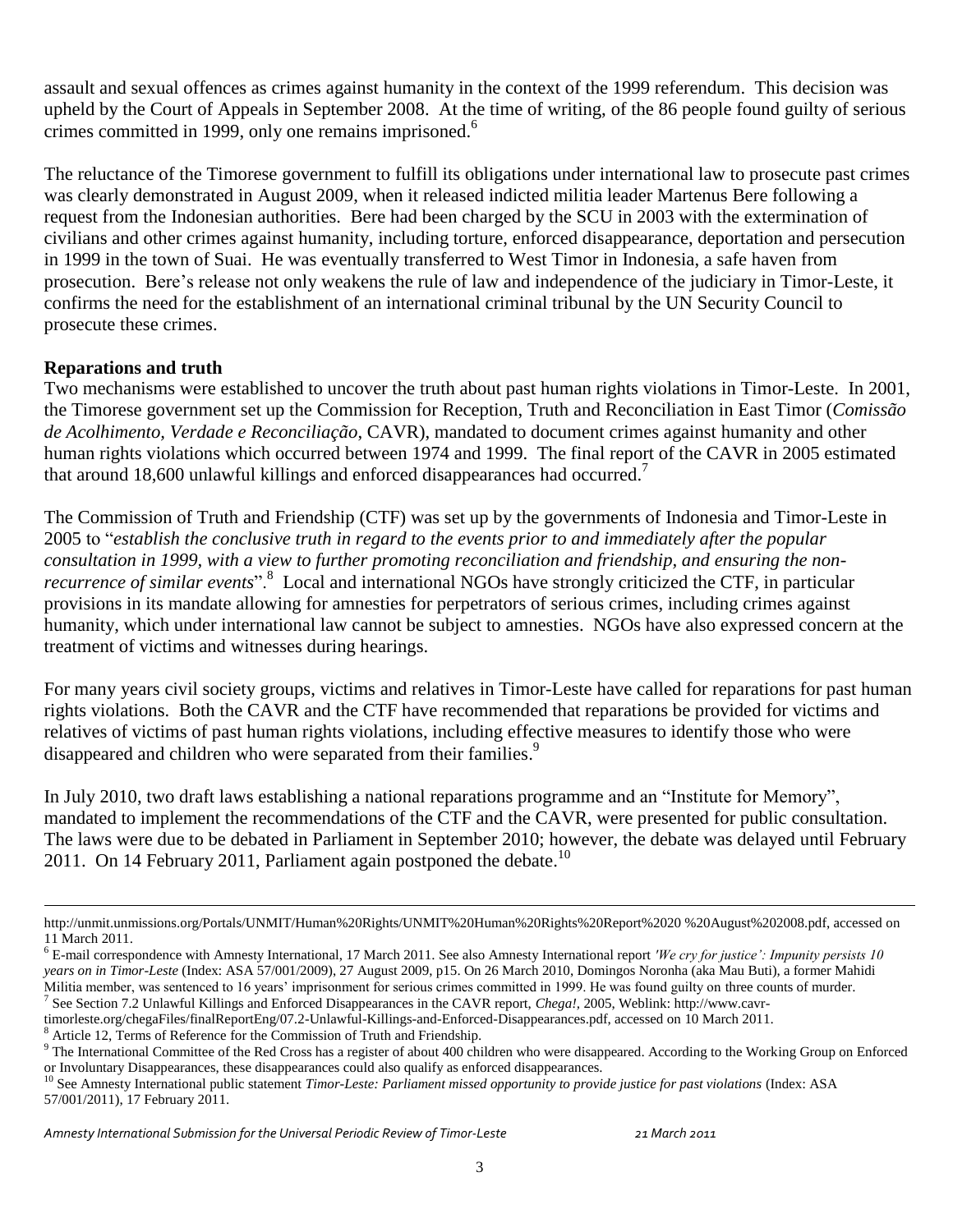#### **Rule of law**

 $\overline{a}$ 

Despite various programmes to strengthen the judicial system, it remains slow and ineffective in addressing crimes due to a large backlog within the prosecution office and a lack of adequate staffing and administrative resources. Language complications further slow down the judicial process as interpretation and translation services are often required in court proceedings. Although Tetum and Portuguese are the two official languages of Timor-Leste, Portuguese is the main legal language, which most of the population does not speak.<sup>11</sup>

The failure to rebuild the justice system and to bring to justice those responsible for past human rights violations has contributed to an environment where there is no strong deterrent to political violence and human rights violations. The denial of justice through effective criminal proceedings has eroded key pillars of the new state: the rule of law and a strong and independent judiciary. Civil society organizations have expressed concern about the credibility of the justice system after a series of presidential pardons by President José Ramos-Horta, most recently in August 2010 when he pardoned 23 people who had been convicted of involvement in the political violence of February 2008.<sup>12</sup>

Allegations of human rights violations by the police and military continue, including ill-treatment and excessive use of force. Despite efforts to strengthen internal accountability mechanisms to deal with abuses by members of the security forces, very few have been prosecuted for these abuses. Following the 2006 violence, which erupted after the dismissal of one third of the country's military, a vetting and certification process was introduced for police officers, but not for members of the armed forces. Although now almost complete, the vetting process has not yet resulted in any dismissals based on past human rights violations or criminal conduct within the police force.

### **D. Recommendations for action by the State under review**

#### **Amnesty International calls on the government:**

#### *Amendment of national legislation regarding international justice*

- To amend the Penal Code or pass new legislation, through transparent and broad consultation with civil society groups, to ensure that national law is brought into line with the Rome Statute and other international law obligations, in particular:
	- $\circ$  To explicitly ban amnesties, pardons and other forms of impunity for crimes under international law;
	- o To amend Article 8 (b) of the Penal Code to permit the opening of a criminal investigation and the requesting of extradition of suspects even if they have never been in Timor-Leste so that the authorities can act quickly when they learn that a suspect is likely to visit Timor-Leste;
	- o To ensure that perpetrators of genocide, crimes against humanity and war crimes can be re-tried in a Timorese court if the trial in a foreign court was not genuine and permitted the perpetrator to escape from justice;
	- o To enact legislation providing for co-operation with the International Criminal Court, in accordance with Part 9 of the Rome Statute.

<sup>&</sup>lt;sup>11</sup> See Independent Comprehensive Needs Assessment (ICNA) *The Justice System of Timor-Leste: An Independent Comprehensive Needs Assessment*, 13 October 2009; and Judicial System Monitoring Programme (JSMP) *JSMP's Observations on Progress Achieved to date and Challenges facing the legal system in Timor Leste*, 3 September 2010.

<sup>&</sup>lt;sup>12</sup> On 11 February 2008, President José Ramos-Horta was shot three times during a raid on his home led by rebel soldier Major Alfredo Reinado. Major Reinado and the President's bodyguard were killed in the ensuing gun battle. The President made a full recovery. In a co-ordinated attack, the car in which Prime Minister Xanana Gusmão was travelling and his home were also attacked; however, he escaped unharmed.